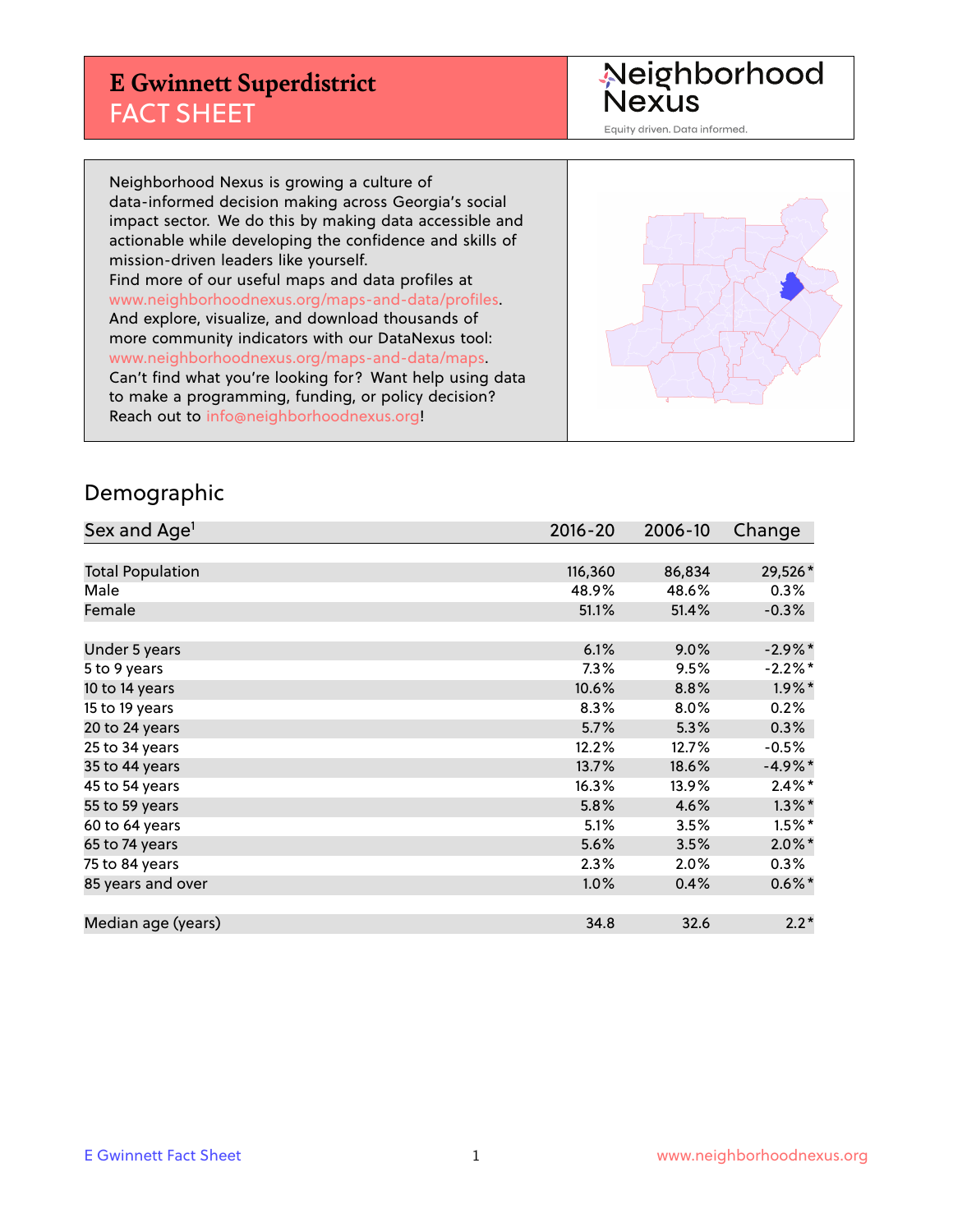# Demographic, continued...

| Race <sup>2</sup>                                            | $2016 - 20$ | 2006-10 | Change      |
|--------------------------------------------------------------|-------------|---------|-------------|
| Total population                                             | 116,360     | 86,834  | 29,526*     |
| One race                                                     | 95.6%       | 97.7%   | $-2.0\%$ *  |
| White                                                        | 48.5%       | 60.7%   | $-12.2%$    |
| <b>Black or African American</b>                             | 40.0%       | 27.7%   | $12.3\%$ *  |
| American Indian and Alaska Native                            | 0.2%        | 0.2%    | 0.0%        |
| Asian                                                        | 3.3%        | 3.5%    | $-0.2%$     |
| Native Hawaiian and Other Pacific Islander                   | 0.0%        | 0.0%    | $-0.0%$     |
| Some other race                                              | 3.6%        | 5.4%    | $-1.9%$ *   |
| Two or more races                                            | 4.4%        | 2.3%    | $2.0\%$ *   |
| Race alone or in combination with other race(s) <sup>3</sup> | $2016 - 20$ | 2006-10 | Change      |
|                                                              |             |         |             |
| Total population                                             | 116,360     | 86,834  | 29,526*     |
| White                                                        | 52.2%       | 62.6%   | $-10.4\%$ * |
| <b>Black or African American</b>                             | 41.8%       | 29.0%   | 12.8%*      |
| American Indian and Alaska Native                            | 0.6%        | 0.6%    | $-0.1%$     |
| Asian                                                        | 4.3%        | 4.2%    | 0.1%        |
| Native Hawaiian and Other Pacific Islander                   | 0.2%        | 0.1%    | 0.1%        |
| Some other race                                              | 5.5%        | 6.3%    | $-0.7%$     |
|                                                              |             |         |             |
| Hispanic or Latino and Race <sup>4</sup>                     | $2016 - 20$ | 2006-10 | Change      |
| Total population                                             | 116,360     | 86,834  | 29,526*     |
| Hispanic or Latino (of any race)                             | 13.4%       | 12.6%   | 0.8%        |
| Not Hispanic or Latino                                       | 86.6%       | 87.4%   | $-0.8%$     |
| White alone                                                  | 41.2%       | 54.3%   | $-13.1\%$ * |
| Black or African American alone                              | 39.3%       | 27.5%   | $11.9\%$ *  |
| American Indian and Alaska Native alone                      | 0.0%        | 0.1%    | $-0.1%$     |
| Asian alone                                                  | 3.3%        | 3.5%    | $-0.2%$     |
| Native Hawaiian and Other Pacific Islander alone             | 0.0%        | 0.0%    | $-0.0%$     |
| Some other race alone                                        | 0.5%        | 0.3%    | 0.2%        |
| Two or more races                                            | 2.2%        | 1.6%    | 0.6%        |
|                                                              |             |         |             |
| U.S. Citizenship Status <sup>5</sup>                         | $2016 - 20$ | 2006-10 | Change      |
| Foreign-born population                                      | 19,187      | 15,877  | $3,310*$    |
| Naturalized U.S. citizen                                     | 65.5%       | 46.2%   | 19.3%*      |
| Not a U.S. citizen                                           | 34.5%       | 53.8%   | $-19.3\%$ * |
|                                                              |             |         |             |
| Citizen, Voting Age Population <sup>6</sup>                  | $2016 - 20$ | 2006-10 | Change      |
| Citizen, 18 and over population                              | 76,253      | 51,084  | 25,169*     |
| Male                                                         | 47.5%       | 47.3%   | 0.2%        |
| Female                                                       | 52.5%       | 52.7%   | $-0.2%$     |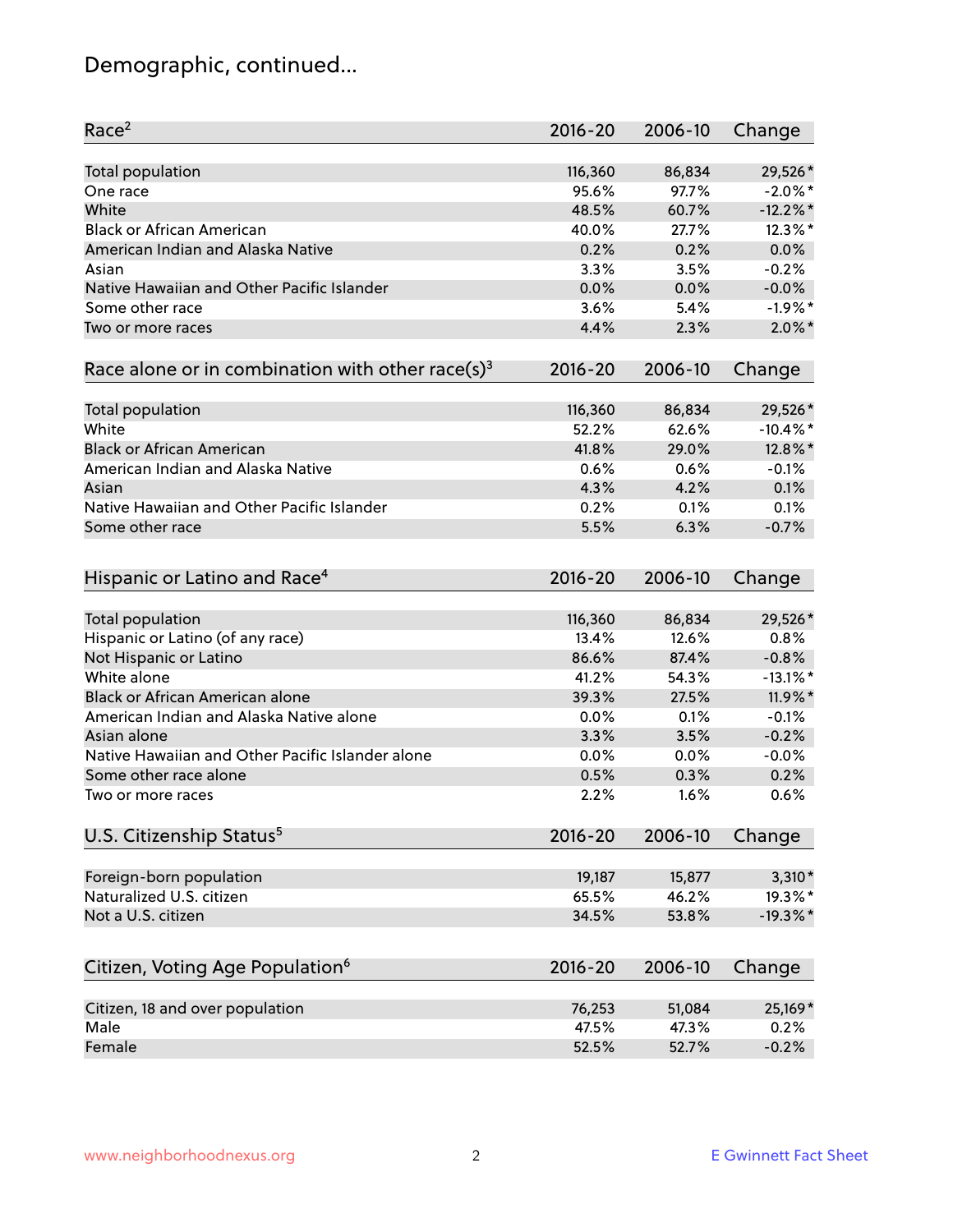#### Economic

| Income <sup>7</sup>                                 | $2016 - 20$ | 2006-10 | Change     |
|-----------------------------------------------------|-------------|---------|------------|
|                                                     |             |         |            |
| All households                                      | 35,360      | 27,510  | 7,850*     |
| Less than \$10,000                                  | $3.7\%$     | 3.4%    | 0.3%       |
| \$10,000 to \$14,999                                | 1.8%        | 2.1%    | $-0.3%$    |
| \$15,000 to \$24,999                                | 3.3%        | 4.8%    | $-1.5%$ *  |
| \$25,000 to \$34,999                                | 5.3%        | 7.7%    | $-2.4\%$ * |
| \$35,000 to \$49,999                                | 11.0%       | 12.7%   | $-1.7%$    |
| \$50,000 to \$74,999                                | 16.8%       | 23.2%   | $-6.4\%$ * |
| \$75,000 to \$99,999                                | 17.5%       | 19.4%   | $-2.0%$    |
| \$100,000 to \$149,999                              | 22.6%       | 18.2%   | 4.4%*      |
| \$150,000 to \$199,999                              | 10.6%       | 5.8%    | 4.8%*      |
| \$200,000 or more                                   | 7.3%        | 2.7%    | 4.7%*      |
| Median household income (dollars)                   | 86,544      | 70,576  | 15,969*    |
| Mean household income (dollars)                     | 103,905     | 79,196  | 24,709*    |
| With earnings                                       | 86.6%       | 91.5%   | $-4.9%$ *  |
| Mean earnings (dollars)                             | 102,647     | 77,464  | 25,182*    |
| <b>With Social Security</b>                         | 24.4%       | 15.2%   | $9.2\%$ *  |
| Mean Social Security income (dollars)               | 19,691      | 16,953  | 2,738*     |
| With retirement income                              | 20.4%       | 12.5%   | 7.9%*      |
| Mean retirement income (dollars)                    | 31,666      | 21,213  | 10,452*    |
| With Supplemental Security Income                   | 5.2%        | 1.4%    | $3.8\%$ *  |
| Mean Supplemental Security Income (dollars)         | 5,090       | 6,374   | $-1,284$   |
| With cash public assistance income                  | 0.7%        | 1.1%    | $-0.3%$    |
| Mean cash public assistance income (dollars)        | 943         | 4,128   | $-3,185*$  |
| With Food Stamp/SNAP benefits in the past 12 months | 5.9%        | 5.6%    | 0.3%       |
|                                                     |             |         |            |
| Families                                            | 29,261      | 22,537  | $6,724*$   |
| Less than \$10,000                                  | 2.7%        | 2.9%    | $-0.2%$    |
| \$10,000 to \$14,999                                | 1.2%        | 1.9%    | $-0.7%$    |
| \$15,000 to \$24,999                                | 3.1%        | 4.2%    | $-1.1%$    |
| \$25,000 to \$34,999                                | 3.5%        | 6.7%    | $-3.2%$ *  |
| \$35,000 to \$49,999                                | 10.8%       | 10.4%   | 0.4%       |
| \$50,000 to \$74,999                                | 18.1%       | 23.3%   | $-5.2\%$ * |
| \$75,000 to \$99,999                                | 17.6%       | 21.0%   | $-3.4\%$ * |
| \$100,000 to \$149,999                              | 23.8%       | 19.9%   | $3.8\%$ *  |
| \$150,000 to \$199,999                              | 11.2%       | 6.9%    | 4.3%*      |
| \$200,000 or more                                   | 8.0%        | 2.9%    | $5.2\%$ *  |
| Median family income (dollars)                      | 90,084      | 75,785  | 14,300*    |
| Mean family income (dollars)                        | 109,474     | 83,866  | 25,607*    |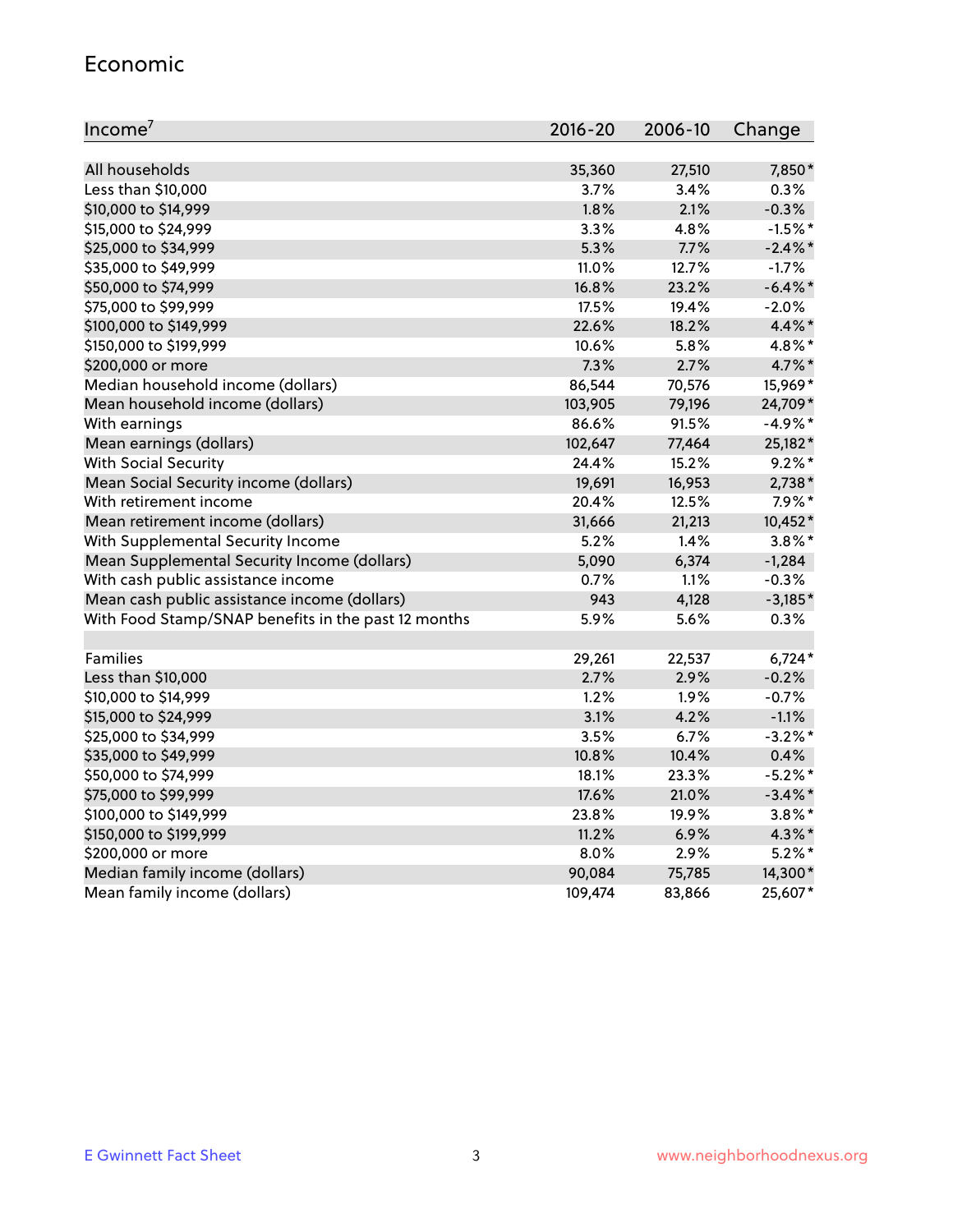#### Economic, continued...

| Income, continued <sup>8</sup>                           | $2016 - 20$ | 2006-10 | Change    |
|----------------------------------------------------------|-------------|---------|-----------|
|                                                          |             |         |           |
| Nonfamily households                                     | 6,099       | 4,973   | $1,126*$  |
| Median nonfamily income (dollars)                        | 52,332      | 45,383  | $6,949*$  |
| Mean nonfamily income (dollars)                          | 63,143      | 52,237  | 10,906*   |
|                                                          |             |         |           |
| Median earnings for workers (dollars)                    | 42,818      | 35,242  | 7,576*    |
| Median earnings for male full-time, year-round workers   | 56,870      | 53,588  | 3,282*    |
| (dollars)                                                |             |         |           |
| Median earnings for female full-time, year-round workers | 51,432      | 41,485  | 9,947*    |
| (dollars)                                                |             |         |           |
|                                                          |             |         |           |
| Per capita income (dollars)                              | 32,657      | 25,561  | 7,096*    |
|                                                          |             |         |           |
| Families and People Below Poverty Level <sup>9</sup>     | $2016 - 20$ | 2006-10 | Change    |
|                                                          |             |         |           |
| All families                                             | 6.3%        | 6.7%    | $-0.4%$   |
| With related children under 18 years                     | 10.0%       | 8.8%    | 1.1%      |
| With related children under 5 years only                 | 12.3%       | 8.9%    | 3.4%      |
| Married couple families                                  | 4.2%        | 4.0%    | 0.1%      |
| With related children under 18 years                     | 6.7%        | 4.6%    | 2.1%      |
| With related children under 5 years only                 | 9.2%        | 5.9%    | 3.3%      |
| Families with female householder, no husband present     | 16.2%       | 20.4%   | $-4.2%$   |
| With related children under 18 years                     | 23.5%       | 25.7%   | $-2.2%$   |
| With related children under 5 years only                 | 43.8%       | 30.5%   | 13.2%     |
|                                                          |             |         |           |
| All people                                               | 9.0%        | 8.5%    | 0.5%      |
| Under 18 years                                           | 12.4%       | 11.3%   | 1.1%      |
| Related children under 18 years                          | 12.3%       | 11.1%   | 1.2%      |
| Related children under 5 years                           | 17.5%       | 14.6%   | 2.9%      |
| Related children 5 to 17 years                           | 10.9%       | 9.7%    | 1.2%      |
| 18 years and over                                        | 7.6%        | 7.2%    | 0.4%      |
| 18 to 64 years                                           | 8.1%        | 7.3%    | 0.9%      |
| 65 years and over                                        | 4.0%        | 6.1%    | $-2.1%$   |
| People in families                                       | 7.6%        | 7.8%    | $-0.2%$   |
| Unrelated individuals 15 years and over                  | 22.8%       | 16.0%   | $6.8\%$ * |
|                                                          |             |         |           |
| Non-Hispanic white people                                | 4.2%        | 4.7%    | $-0.5%$   |
| Black or African-American people                         | 10.9%       | 10.6%   | 0.3%      |
| Asian people                                             | 3.9%        | 9.4%    | $-5.5%$   |
| Hispanic or Latino people                                | 16.6%       | 21.2%   | $-4.6%$   |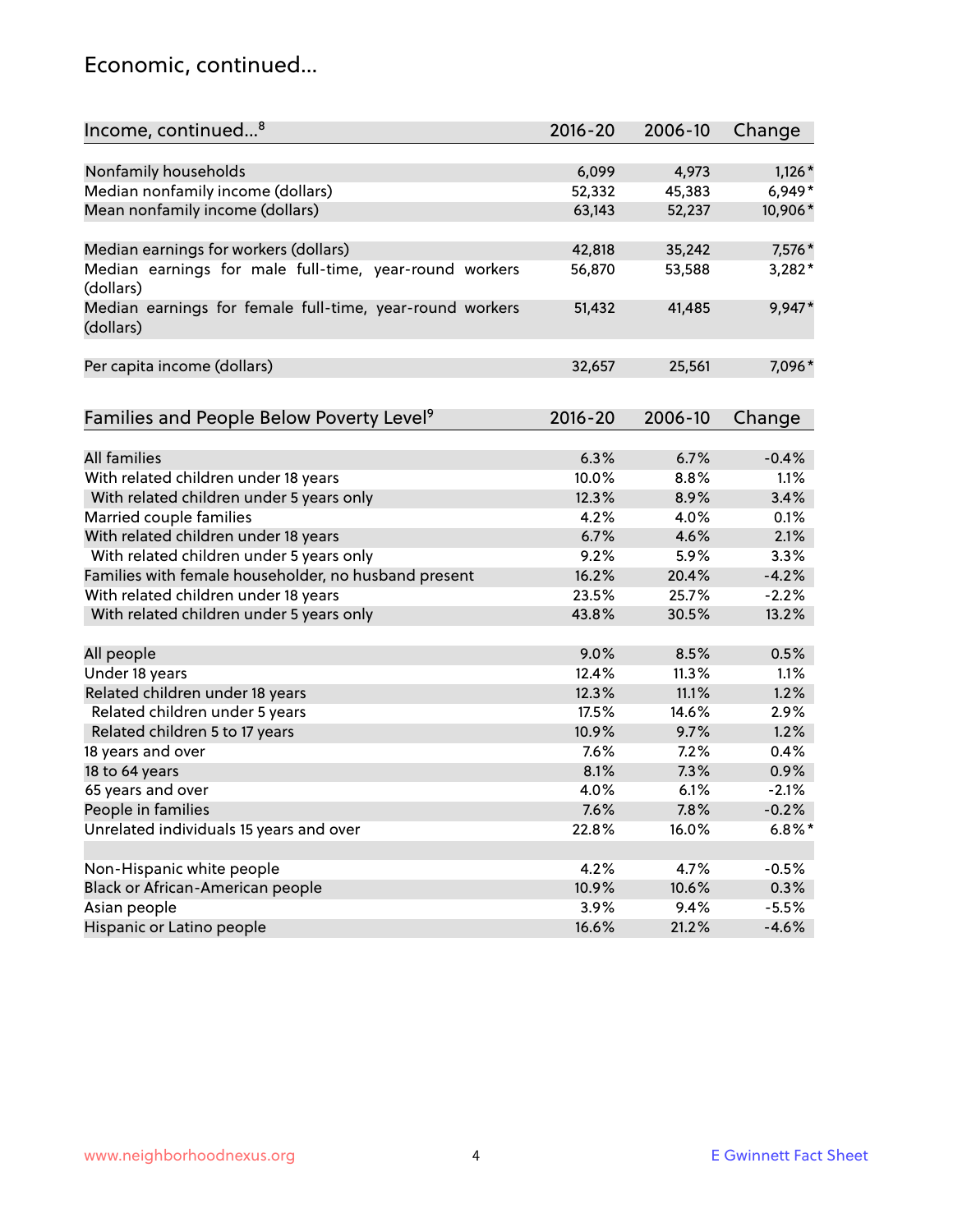## Employment

| Employment Status <sup>10</sup>                               | $2016 - 20$ | 2006-10 | Change     |
|---------------------------------------------------------------|-------------|---------|------------|
|                                                               |             |         |            |
| Population 16 years and over                                  | 86,146      | 61,595  | 24,551*    |
| In labor force                                                | 69.9%       | 75.1%   | $-5.2\%$ * |
| Civilian labor force                                          | 69.9%       | 74.9%   | $-5.0\%$ * |
| Employed                                                      | 66.5%       | 68.4%   | $-1.9%$    |
| Unemployed                                                    | 3.4%        | 6.5%    | $-3.1\%$ * |
| <b>Armed Forces</b>                                           | 0.0%        | 0.2%    | $-0.2%$    |
| Not in labor force                                            | 30.1%       | 24.9%   | $5.2\%$ *  |
| Civilian labor force                                          | 60,231      | 46,144  | 14,087*    |
| <b>Unemployment Rate</b>                                      | 4.9%        | 8.7%    | $-3.8%$    |
|                                                               |             |         |            |
| Females 16 years and over                                     | 44,615      | 32,110  | 12,505*    |
| In labor force                                                | 64.4%       | 69.6%   | $-5.3\%$ * |
| Civilian labor force                                          | 64.4%       | 69.5%   | $-5.1\%$ * |
| Employed                                                      | 60.8%       | 63.6%   | $-2.8%$    |
| Own children of the householder under 6 years                 | 8,860       | 9,109   | $-249$     |
| All parents in family in labor force                          | 61.5%       | 69.0%   | $-7.4\%$ * |
|                                                               |             |         |            |
| Own children of the householder 6 to 17 years                 | 23,766      | 18,315  | $5,451*$   |
| All parents in family in labor force                          | 72.5%       | 76.2%   | $-3.7%$    |
|                                                               |             |         |            |
| Industry <sup>11</sup>                                        | $2016 - 20$ | 2006-10 | Change     |
| Civilian employed population 16 years and over                | 57,269      | 42,124  | 15,145*    |
| Agriculture, forestry, fishing and hunting, and mining        | 0.3%        | 0.2%    | 0.1%       |
| Construction                                                  | 7.0%        | 6.6%    | 0.4%       |
| Manufacturing                                                 | 8.3%        | 8.9%    | $-0.6%$    |
| Wholesale trade                                               | 3.3%        | 5.0%    | $-1.7\%$ * |
| Retail trade                                                  | 10.1%       | 14.2%   | $-4.1\%$ * |
| Transportation and warehousing, and utilities                 | 7.9%        | 5.1%    | $2.8\%$ *  |
| Information                                                   | 3.7%        | 3.9%    | $-0.2%$    |
| Finance and insurance, and real estate and rental and leasing | 8.0%        | 7.9%    | 0.1%       |
| Professional, scientific, and management, and administrative  | 10.9%       | 11.9%   | $-1.0%$    |
| and waste management services                                 |             |         |            |
| Educational services, and health care and social assistance   | 22.5%       | 19.8%   | $2.7\%$ *  |
| Arts, entertainment, and recreation, and accommodation and    | 10.0%       | 6.7%    | $3.2\%$ *  |
| food services                                                 |             |         |            |
| Other services, except public administration                  | 3.7%        | 5.3%    | $-1.5%$ *  |
| Public administration                                         | 4.3%        | 4.6%    | $-0.3%$    |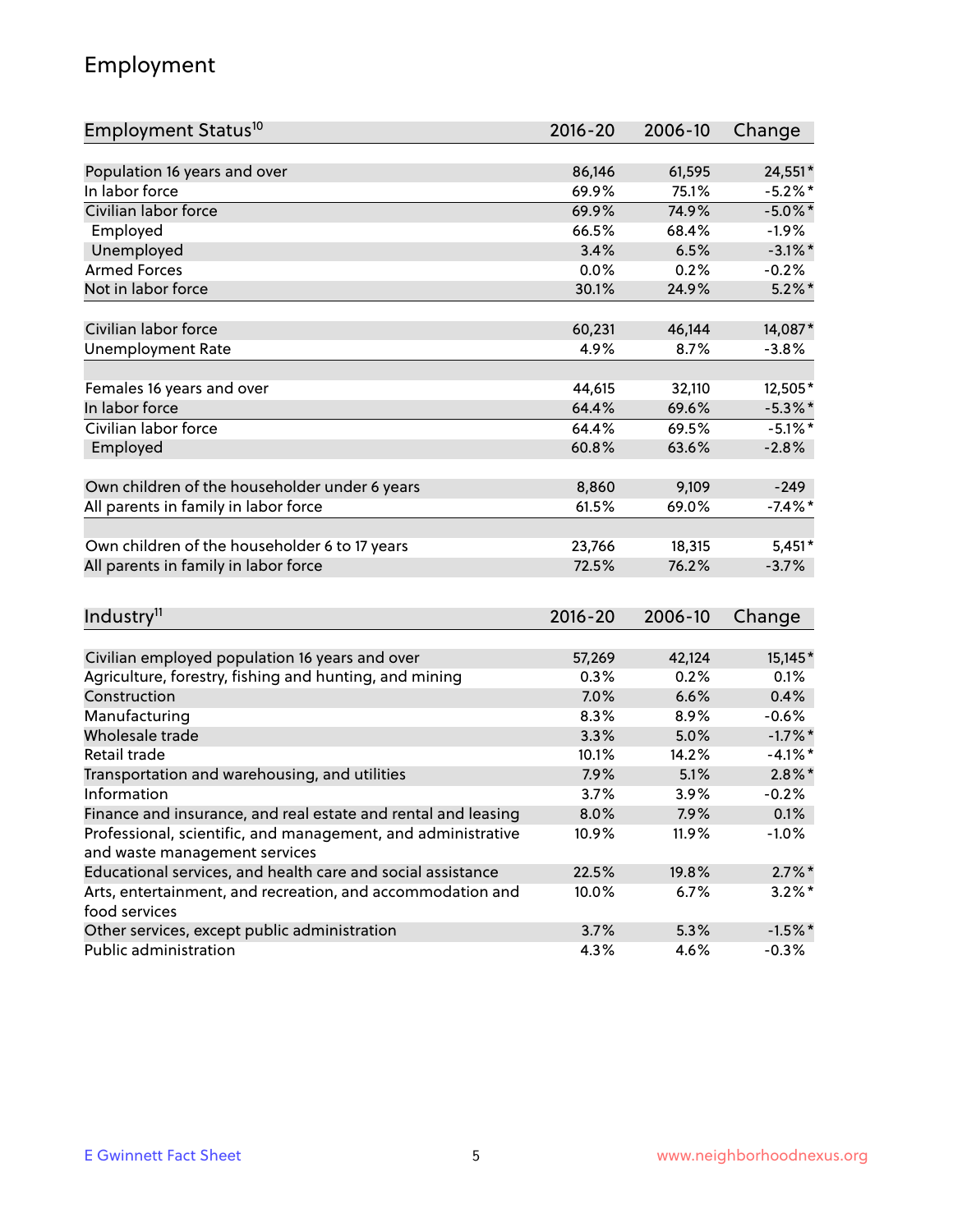# Employment, continued...

| Occupation <sup>12</sup>                                                    | $2016 - 20$ | 2006-10 | Change     |
|-----------------------------------------------------------------------------|-------------|---------|------------|
| Civilian employed population 16 years and over                              | 57,269      | 42,124  | $15,145*$  |
| Management, business, science, and arts occupations                         | 41.8%       | 38.7%   | $3.0\%$ *  |
| Service occupations                                                         | 15.5%       | 12.7%   | $2.9\%$ *  |
| Sales and office occupations                                                | 20.8%       | 29.5%   | $-8.7\%$ * |
|                                                                             | 7.2%        |         | $-1.3%$    |
| Natural<br>and<br>resources,<br>construction,<br>maintenance<br>occupations |             | 8.5%    |            |
| Production, transportation, and material moving occupations                 | 14.7%       | 10.6%   | $4.1\%$ *  |
| Class of Worker <sup>13</sup>                                               | $2016 - 20$ | 2006-10 | Change     |
| Civilian employed population 16 years and over                              | 57,269      | 42,124  | 15,145*    |
| Private wage and salary workers                                             | 80.0%       | 80.1%   | $-0.1%$    |
| Government workers                                                          | 15.4%       | 14.2%   | 1.2%       |
|                                                                             |             |         | $-1.2%$    |
| Self-employed in own not incorporated business workers                      | 4.2%        | 5.4%    |            |
| Unpaid family workers                                                       | 0.4%        | 0.4%    | 0.0%       |
| Job Flows <sup>14</sup>                                                     | 2019        | 2010    | Change     |
|                                                                             |             |         |            |
| Total Jobs in district                                                      | 16,910      | 10,014  | 6,896      |
| Held by residents of district                                               | 15.6%       | 17.4%   | $-1.7%$    |
| Held by non-residents of district                                           | 84.4%       | 82.6%   | 1.7%       |
| Jobs by Industry Sector <sup>15</sup>                                       | 2019        | 2010    | Change     |
|                                                                             |             |         |            |
| Total Jobs in district                                                      | 16,910      | 10,014  | 6,896      |
| Goods Producing sectors                                                     | 13.3%       | 15.7%   | $-2.4%$    |
| Trade, Transportation, and Utilities sectors                                | 34.4%       | 22.8%   | 11.6%      |
| All Other Services sectors                                                  | 52.4%       | 61.5%   | $-9.1%$    |
| Total Jobs in district held by district residents                           | 2,643       | 1,738   | 905        |
| <b>Goods Producing sectors</b>                                              | 15.8%       | 17.8%   | $-2.0%$    |
| Trade, Transportation, and Utilities sectors                                | 23.4%       | 12.8%   | 10.6%      |
| All Other Services sectors                                                  | 60.8%       | 69.4%   | $-8.6%$    |
|                                                                             |             |         |            |
| Jobs by Earnings <sup>16</sup>                                              | 2019        | 2010    | Change     |
| Total Jobs in district                                                      |             |         |            |
|                                                                             | 16,910      | 10,014  | 6,896      |
| Jobs with earnings \$1250/month or less                                     | 28.6%       | 33.4%   | $-4.8%$    |
| Jobs with earnings \$1251/month to \$3333/month                             | 34.9%       | 38.7%   | $-3.8%$    |
| Jobs with earnings greater than \$3333/month                                | 36.5%       | 28.0%   | 8.6%       |
| Total Jobs in district held by district residents                           | 2,643       | 1,738   | 905        |
| Jobs with earnings \$1250/month or less                                     | 30.5%       | 34.5%   | $-4.0%$    |
| Jobs with earnings \$1251/month to \$3333/month                             | 33.4%       | 38.6%   | $-5.2%$    |
| Jobs with earnings greater than \$3333/month                                | 36.1%       | 26.9%   | 9.3%       |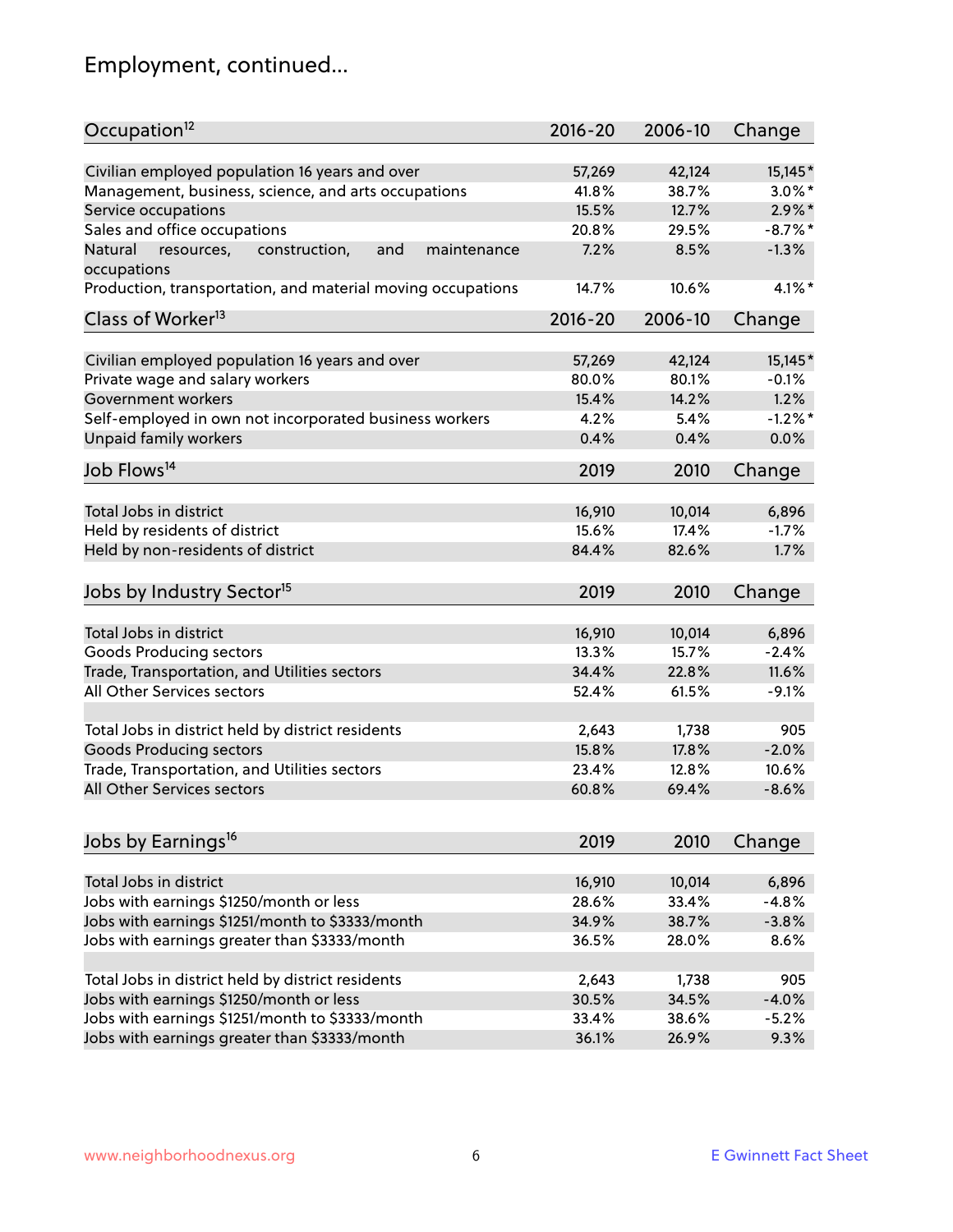# Employment, continued...

| Jobs by Age of Worker <sup>17</sup>               | 2019   | 2010   | Change  |
|---------------------------------------------------|--------|--------|---------|
|                                                   |        |        |         |
| Total Jobs in district                            | 16,910 | 10,014 | 6,896   |
| Jobs with workers age 29 or younger               | 27.7%  | 27.9%  | $-0.2%$ |
| Jobs with workers age 30 to 54                    | 51.4%  | 56.5%  | $-5.1%$ |
| Jobs with workers age 55 or older                 | 20.8%  | 15.6%  | 5.2%    |
|                                                   |        |        |         |
| Total Jobs in district held by district residents | 2,643  | 1.738  | 905     |
| Jobs with workers age 29 or younger               | 25.7%  | 25.8%  | $-0.1%$ |
| Jobs with workers age 30 to 54                    | 53.7%  | 59.7%  | $-5.9%$ |
| Jobs with workers age 55 or older                 | 20.6%  | 14.5%  | 6.1%    |
|                                                   |        |        |         |

#### Education

| School Enrollment <sup>18</sup>                | $2016 - 20$ | 2006-10 | Change     |
|------------------------------------------------|-------------|---------|------------|
|                                                |             |         |            |
| Population 3 years and over enrolled in school | 37,388      | 28,710  | 8,678*     |
| Nursery school, preschool                      | $5.6\%$     | 8.2%    | $-2.6\%$ * |
| Kindergarten                                   | 5.2%        | 5.4%    | $-0.2%$    |
| Elementary school (grades 1-8)                 | 43.6%       | 44.7%   | $-1.2%$    |
| High school (grades 9-12)                      | 24.3%       | 22.4%   | 2.0%       |
| College or graduate school                     | 21.3%       | 19.4%   | $1.9\%$    |
| Educational Attainment <sup>19</sup>           | $2016 - 20$ | 2006-10 | Change     |
|                                                |             |         |            |
| Population 25 years and over                   | 72,155      | 51,500  | 20,655*    |
| Less than 9th grade                            | 4.1%        | 4.2%    | $-0.2%$    |
| 9th to 12th grade, no diploma                  | 3.9%        | 6.1%    | $-2.2%$ *  |
| High school graduate (includes equivalency)    | 22.9%       | 23.4%   | $-0.5%$    |
| Some college, no degree                        | 22.6%       | 24.6%   | $-2.0\%$ * |
| Associate's degree                             | 10.0%       | 9.8%    | 0.2%       |
| Bachelor's degree                              | 24.1%       | 21.7%   | $2.4\%$ *  |
| Graduate or professional degree                | 12.4%       | 10.2%   | $2.2\%$ *  |
|                                                |             |         |            |
| Percent high school graduate or higher         | 92.0%       | 89.6%   | 2.4%       |
| Percent bachelor's degree or higher            | 36.6%       | 31.9%   | $4.7\%$ *  |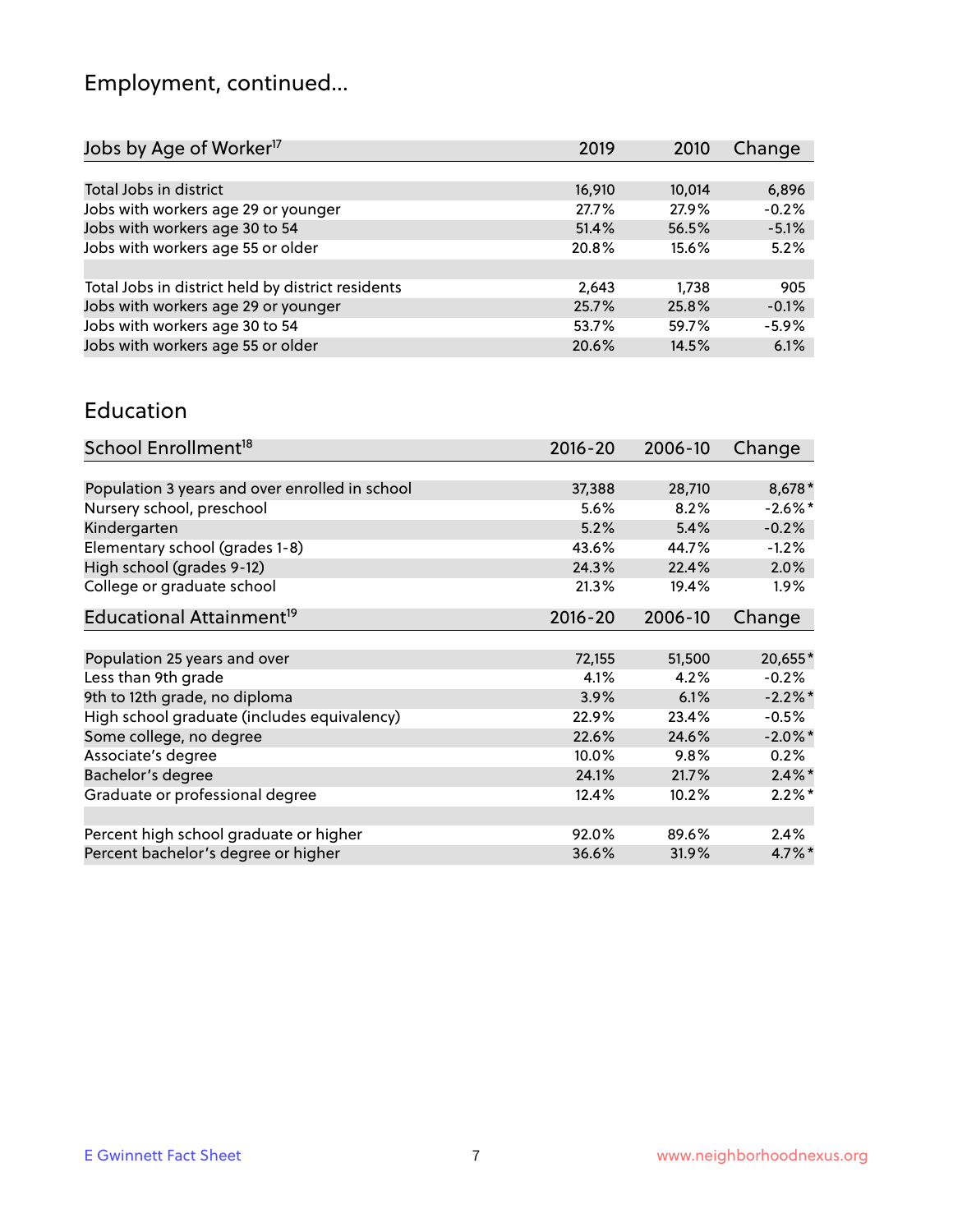## Housing

| Households by Type <sup>20</sup>                     | 2016-20     | 2006-10 | Change     |
|------------------------------------------------------|-------------|---------|------------|
|                                                      |             |         |            |
| <b>Total households</b>                              | 35,360      | 27,510  | 7,850*     |
| Family households (families)                         | 82.8%       | 81.9%   | 0.8%       |
| With own children under 18 years                     | 44.4%       | 47.3%   | $-2.8%$    |
| Married-couple family                                | 63.3%       | 64.1%   | $-0.8%$    |
| With own children of the householder under 18 years  | 32.8%       | 36.1%   | $-3.3\%$ * |
| Male householder, no wife present, family            | 4.3%        | 4.4%    | $-0.1%$    |
| With own children of the householder under 18 years  | 2.6%        | 1.9%    | 0.6%       |
| Female householder, no husband present, family       | 15.1%       | 13.4%   | 1.7%       |
| With own children of the householder under 18 years  | 9.1%        | 9.2%    | $-0.1%$    |
| Nonfamily households                                 | 17.2%       | 18.1%   | $-0.8%$    |
| Householder living alone                             | 14.3%       | 14.6%   | $-0.2%$    |
| 65 years and over                                    | 5.2%        | 3.0%    | $2.3\%$ *  |
|                                                      |             |         |            |
| Households with one or more people under 18 years    | 48.0%       | 51.6%   | $-3.6\%$ * |
| Households with one or more people 65 years and over | 20.7%       | 12.8%   | $7.8\%$ *  |
| Average household size                               | 3.29        | 3.16    | $0.13*$    |
| Average family size                                  | 3.59        | 3.50    | 0.09       |
|                                                      |             |         |            |
| Housing Occupancy <sup>21</sup>                      | $2016 - 20$ | 2006-10 | Change     |
| Total housing units                                  | 36,369      | 30,028  | $6,341*$   |
| Occupied housing units                               | 97.2%       | 91.6%   | $5.6\%$ *  |
| Vacant housing units                                 | 2.8%        | 8.4%    | $-5.6\%$ * |
|                                                      |             |         |            |
| Homeowner vacancy rate                               | 1.1         | 4.2     | $-3.0*$    |
| Rental vacancy rate                                  | 2.9         | 3.8     | $-0.9$     |
|                                                      |             |         |            |
| Units in Structure <sup>22</sup>                     | $2016 - 20$ | 2006-10 | Change     |
|                                                      |             |         |            |
| Total housing units                                  | 36,369      | 30,028  | $6,341*$   |
| 1-unit, detached                                     | 94.5%       | 92.2%   | $2.3\%*$   |
| 1-unit, attached                                     | 1.1%        | 1.7%    | $-0.6%$    |
| 2 units                                              | 0.0%        | 0.7%    | $-0.7%$    |
| 3 or 4 units                                         | 0.0%        | 0.0%    | 0.0%       |
| 5 to 9 units                                         | 0.7%        | 0.5%    | 0.2%       |
| 10 to 19 units                                       | 1.0%        | 2.0%    | $-0.9%$    |
| 20 or more units                                     | 1.9%        | 1.2%    | 0.7%       |
| Mobile home                                          | 0.7%        | 1.7%    | $-1.0\%$   |
| Boat, RV, van, etc.                                  | 0.0%        | 0.0%    | 0.0%       |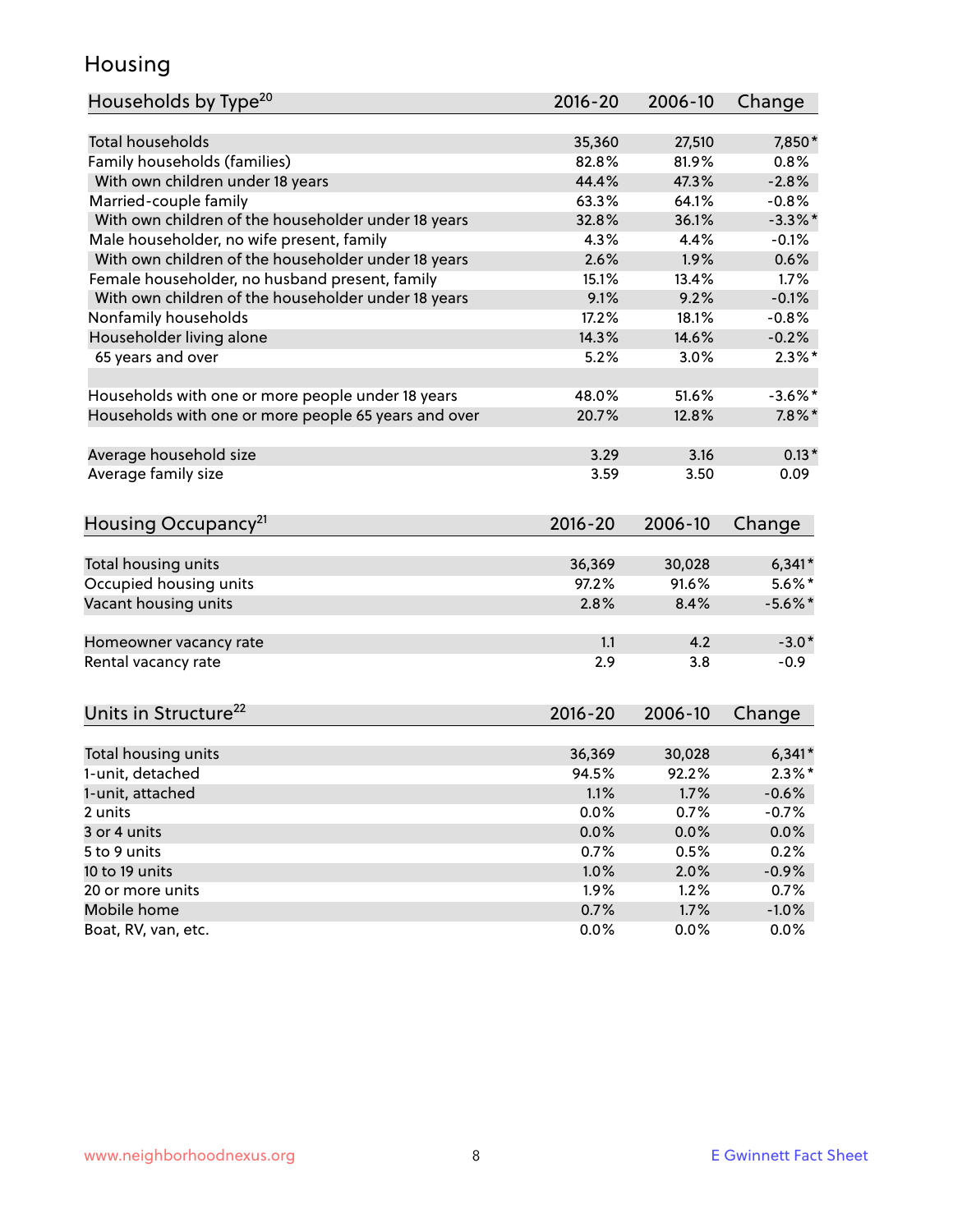## Housing, Continued...

| Year Structure Built <sup>23</sup>             | 2016-20     | 2006-10 | Change     |
|------------------------------------------------|-------------|---------|------------|
| Total housing units                            | 36,369      | 30,028  | $6,341*$   |
| Built 2014 or later                            | 10.9%       | (X)     | (X)        |
| Built 2010 to 2013                             | 2.4%        | (X)     | (X)        |
| Built 2000 to 2009                             | 47.6%       | 56.0%   | $-8.4\%$ * |
| Built 1990 to 1999                             | 24.2%       | 27.3%   | $-3.0\%$ * |
| Built 1980 to 1989                             | 8.6%        | 9.6%    | $-1.0%$    |
| Built 1970 to 1979                             | 4.3%        | 3.7%    | 0.6%       |
| Built 1960 to 1969                             | 1.0%        | 1.2%    | $-0.2%$    |
| Built 1950 to 1959                             | 0.6%        | 1.0%    | $-0.4%$    |
| Built 1940 to 1949                             | 0.1%        | 0.5%    | $-0.4%$    |
| Built 1939 or earlier                          | 0.3%        | 0.7%    | $-0.5%$    |
| Housing Tenure <sup>24</sup>                   | $2016 - 20$ | 2006-10 | Change     |
| Occupied housing units                         | 35,360      | 27,510  | 7,850*     |
| Owner-occupied                                 | 81.9%       | 86.6%   | $-4.8\%$ * |
| Renter-occupied                                | 18.1%       | 13.4%   | 4.8%*      |
| Average household size of owner-occupied unit  | 3.32        | 3.14    | $0.18*$    |
| Average household size of renter-occupied unit | 3.15        | 3.27    | $-0.12$    |
| Residence 1 Year Ago <sup>25</sup>             | $2016 - 20$ | 2006-10 | Change     |
| Population 1 year and over                     | 115,298     | 85,512  | 29,786*    |
| Same house                                     | 86.3%       | 84.1%   | $2.2\%$ *  |
| Different house in the U.S.                    | 13.5%       | 15.5%   | $-2.0%$    |
| Same county                                    | 6.9%        | 8.3%    | $-1.4%$    |
| Different county                               | 6.7%        | 7.2%    | $-0.6%$    |
| Same state                                     | 2.4%        | 3.3%    | $-0.9%$    |
| Different state                                | 4.3%        | 4.0%    | 0.3%       |
| Abroad                                         | 0.2%        | 0.4%    | $-0.2%$    |
| Value of Housing Unit <sup>26</sup>            | $2016 - 20$ | 2006-10 | Change     |
| Owner-occupied units                           | 28,953      | 23,833  | $5,120*$   |
| Less than \$50,000                             | 1.5%        | 1.3%    | 0.2%       |
| \$50,000 to \$99,999                           | 1.5%        | 1.6%    | $-0.1%$    |
| \$100,000 to \$149,999                         | 9.5%        | 14.9%   | $-5.4\%$ * |
| \$150,000 to \$199,999                         | 20.8%       | 33.3%   | $-12.5%$ * |
| \$200,000 to \$299,999                         | 39.4%       | 31.2%   | $8.3\%$ *  |
| \$300,000 to \$499,999                         | 24.5%       | 13.7%   | 10.7%*     |
| \$500,000 to \$999,999                         | 2.4%        | 3.7%    | $-1.3%$    |
| \$1,000,000 or more                            | 0.4%        | 0.4%    | 0.0%       |
| Median (dollars)                               | 236,747     | 198,401 | 38,346*    |
| Mortgage Status <sup>27</sup>                  | $2016 - 20$ | 2006-10 | Change     |
| Owner-occupied units                           | 28,953      | 23,833  | $5,120*$   |
| Housing units with a mortgage                  | 77.6%       | 87.2%   | $-9.5%$ *  |
| Housing units without a mortgage               | 22.4%       | 12.8%   | $9.5%$ *   |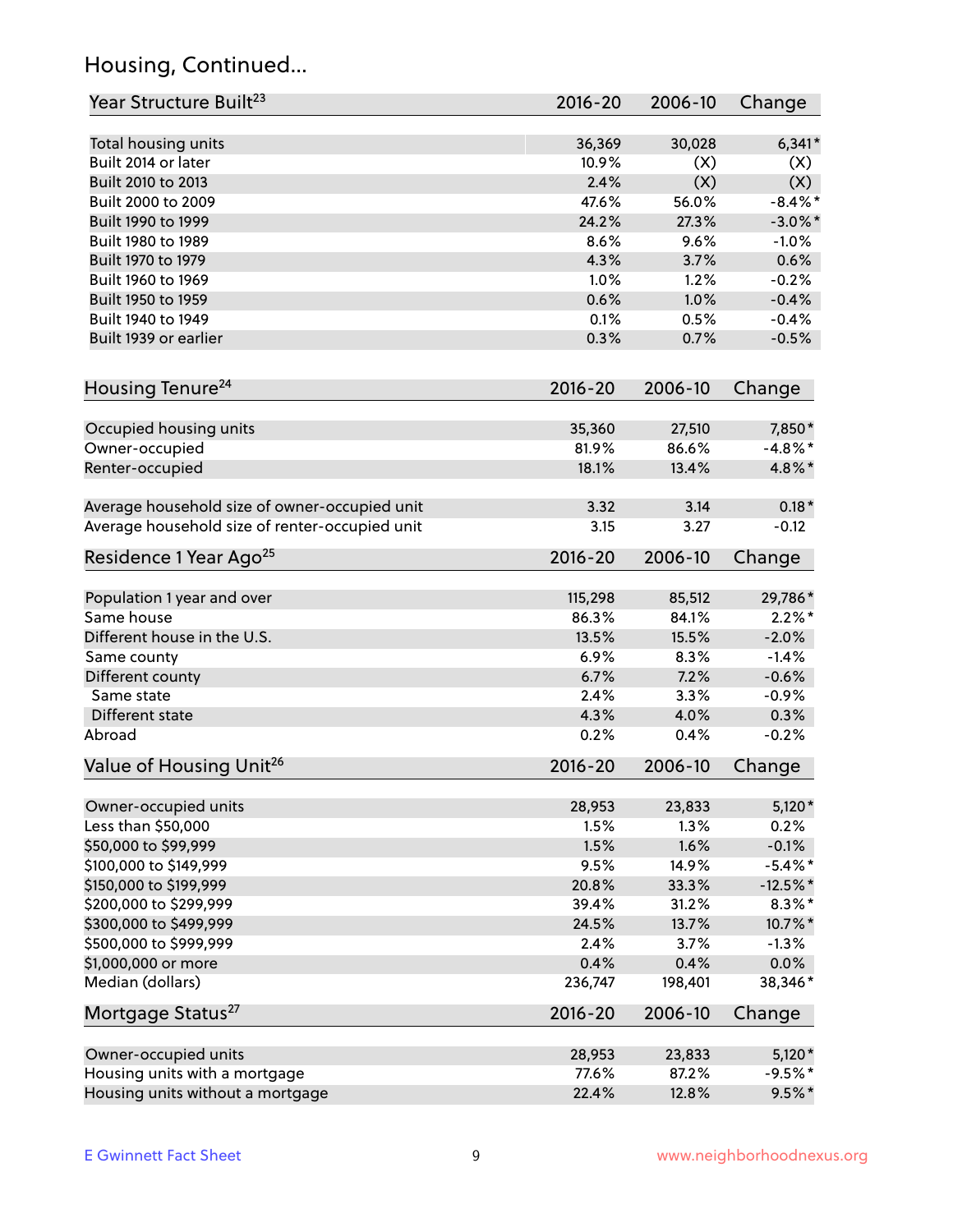## Housing, Continued...

| Selected Monthly Owner Costs <sup>28</sup>                                            | $2016 - 20$ | 2006-10 | Change      |
|---------------------------------------------------------------------------------------|-------------|---------|-------------|
| Housing units with a mortgage                                                         | 22,478      | 20,777  | $1,701*$    |
| Less than \$300                                                                       | 0.0%        | 0.1%    | $-0.1%$     |
| \$300 to \$499                                                                        | 0.1%        | 0.7%    | $-0.5%$     |
| \$500 to \$999                                                                        | 5.3%        | 5.9%    | $-0.6%$     |
| \$1,000 to \$1,499                                                                    | 30.6%       | 33.0%   | $-2.4%$     |
| \$1,500 to \$1,999                                                                    | 37.4%       | 34.4%   | 3.0%        |
| \$2,000 to \$2,999                                                                    | 22.9%       | 20.6%   | 2.3%        |
| \$3,000 or more                                                                       | 3.7%        | 5.3%    | $-1.6\%$ *  |
| Median (dollars)                                                                      | 1,687       | 1,649   | $37*$       |
| Housing units without a mortgage                                                      | 6,475       | 3,056   | $3,419*$    |
| Less than \$150                                                                       | 1.4%        | 0.8%    | 0.6%        |
| \$150 to \$249                                                                        | 7.3%        | 7.7%    | $-0.3%$     |
| \$250 to \$349                                                                        | 9.8%        | 14.6%   | $-4.8%$     |
| \$350 to \$499                                                                        | 35.5%       | 35.1%   | 0.4%        |
| \$500 to \$699                                                                        | 33.3%       | 20.7%   | 12.6%*      |
| \$700 or more                                                                         | 12.6%       | 21.1%   | $-8.5\%$ *  |
| Median (dollars)                                                                      | 480         | 465     | 15          |
| Selected Monthly Owner Costs as a Percentage of<br>Household Income <sup>29</sup>     | $2016 - 20$ | 2006-10 | Change      |
| Housing units with a mortgage (excluding units where<br>SMOCAPI cannot be computed)   | 22,246      | 20,661  | 1,585*      |
| Less than 20.0 percent                                                                | 48.4%       | 28.4%   | 20.1%*      |
| 20.0 to 24.9 percent                                                                  | 17.0%       | 18.4%   | $-1.5%$     |
| 25.0 to 29.9 percent                                                                  | 9.5%        | 13.2%   | $-3.7\%$ *  |
| 30.0 to 34.9 percent                                                                  | 6.8%        | 10.2%   | $-3.5%$ *   |
| 35.0 percent or more                                                                  | 18.4%       | 29.8%   | $-11.4\%$ * |
| Not computed                                                                          | 232         | 116     | 116         |
| Housing unit without a mortgage (excluding units where<br>SMOCAPI cannot be computed) | 6,475       | 3,004   | $3,471*$    |
| Less than 10.0 percent                                                                | 51.4%       | 47.3%   | 4.1%        |
| 10.0 to 14.9 percent                                                                  | 22.9%       | 22.8%   | 0.1%        |
| 15.0 to 19.9 percent                                                                  | 8.5%        | 9.6%    | $-1.1%$     |
| 20.0 to 24.9 percent                                                                  | 4.1%        | 4.8%    | $-0.7%$     |
| 25.0 to 29.9 percent                                                                  | 3.0%        | 3.3%    | $-0.3%$     |
| 30.0 to 34.9 percent                                                                  | 4.2%        | 2.6%    | 1.6%        |
| 35.0 percent or more                                                                  | 5.9%        | 9.6%    | $-3.7%$     |
| Not computed                                                                          | $\pmb{0}$   | 52      | $-52$       |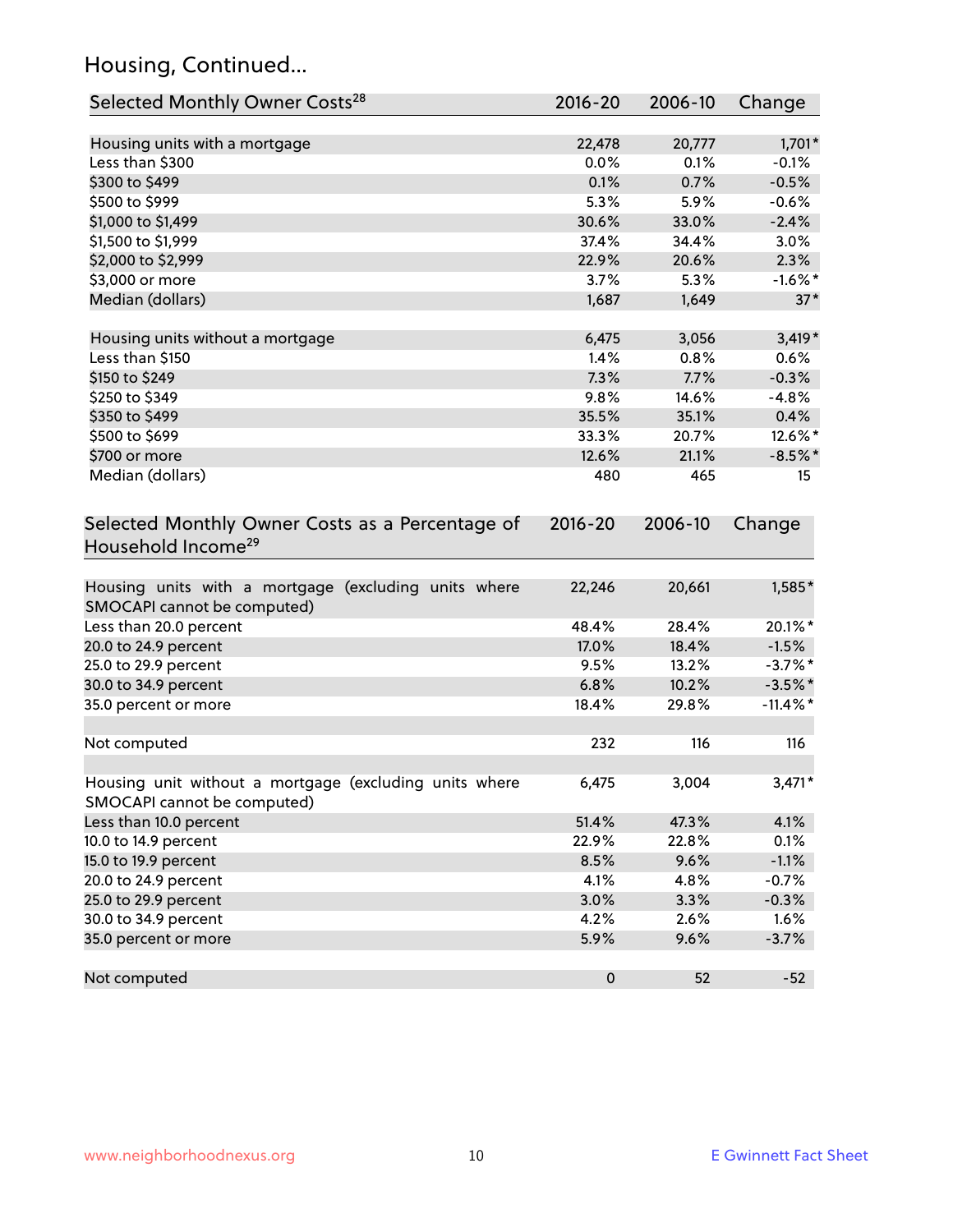## Housing, Continued...

| Gross Rent <sup>30</sup>                                                       | 2016-20     | 2006-10 | Change      |
|--------------------------------------------------------------------------------|-------------|---------|-------------|
| Occupied units paying rent                                                     | 5,985       | 3,544   | $2,441*$    |
| Less than \$200                                                                | 0.0%        | 0.0%    | $0.0\%$     |
| \$200 to \$499                                                                 | 2.0%        | 3.0%    | $-1.0%$     |
| \$500 to \$749                                                                 | 5.1%        | 12.4%   | $-7.3%$     |
| \$750 to \$999                                                                 | 10.0%       | 28.0%   | $-17.9%$    |
| \$1,000 to \$1,499                                                             | 38.9%       | 33.7%   | 5.2%        |
| \$1,500 to \$1,999                                                             | 28.6%       | 19.8%   | $8.8\%$ *   |
| \$2,000 or more                                                                | 15.4%       | 3.2%    | $12.2\%$ *  |
| Median (dollars)                                                               | 1,416       | 1,331   | 86*         |
| No rent paid                                                                   | 422         | 133     | 289*        |
| Gross Rent as a Percentage of Household Income <sup>31</sup>                   | $2016 - 20$ | 2006-10 | Change      |
| Occupied units paying rent (excluding units where GRAPI<br>cannot be computed) | 5,985       | 3,517   | $2,468*$    |
| Less than 15.0 percent                                                         | 17.5%       | 7.7%    | 9.8%        |
| 15.0 to 19.9 percent                                                           | 20.8%       | 7.1%    | 13.8%*      |
| 20.0 to 24.9 percent                                                           | 10.5%       | 18.4%   | $-8.0%$     |
| 25.0 to 29.9 percent                                                           | 8.0%        | 18.7%   | $-10.8\%$ * |
| 30.0 to 34.9 percent                                                           | 6.9%        | 5.2%    | 1.7%        |
| 35.0 percent or more                                                           | 36.3%       | 42.8%   | $-6.5%$     |
| Not computed                                                                   | 422         | 160     | $262*$      |
| Transportation                                                                 |             |         |             |
| Commuting to Work <sup>32</sup>                                                | 2016-20     | 2006-10 | Change      |
| Workers 16 years and over                                                      | 55,893      | 41,183  | 14,710*     |
| Car, truck, or van - drove alone                                               | 78.5%       | 81.1%   | $-2.6\%$ *  |
| Car, truck, or van - carpooled                                                 | 9.1%        | 10.8%   | $-1.7%$     |
| Public transportation (excluding taxicab)                                      | 0.3%        | 0.5%    | $-0.3%$     |
| Walked                                                                         | 0.4%        | 0.4%    | $0.0\%$     |
| Other means                                                                    | 0.8%        | 1.8%    | $-1.0\%$ *  |
| Worked at home                                                                 | 10.9%       | 5.4%    | 5.5%*       |
| Mean travel time to work (minutes)                                             | 38.4        | 35.6    | $2.8*$      |
| Vehicles Available <sup>33</sup>                                               | 2016-20     | 2006-10 | Change      |
| Occupied housing units                                                         | 35,360      | 27,510  | 7,850*      |
| No vehicles available                                                          | 1.7%        | 1.8%    | $-0.1%$     |
| 1 vehicle available                                                            | 23.3%       | 22.0%   | 1.2%        |
| 2 vehicles available                                                           | 43.9%       | 50.2%   | $-6.3\%$ *  |
| 3 or more vehicles available                                                   | 31.1%       | 26.0%   | $5.2\%$ *   |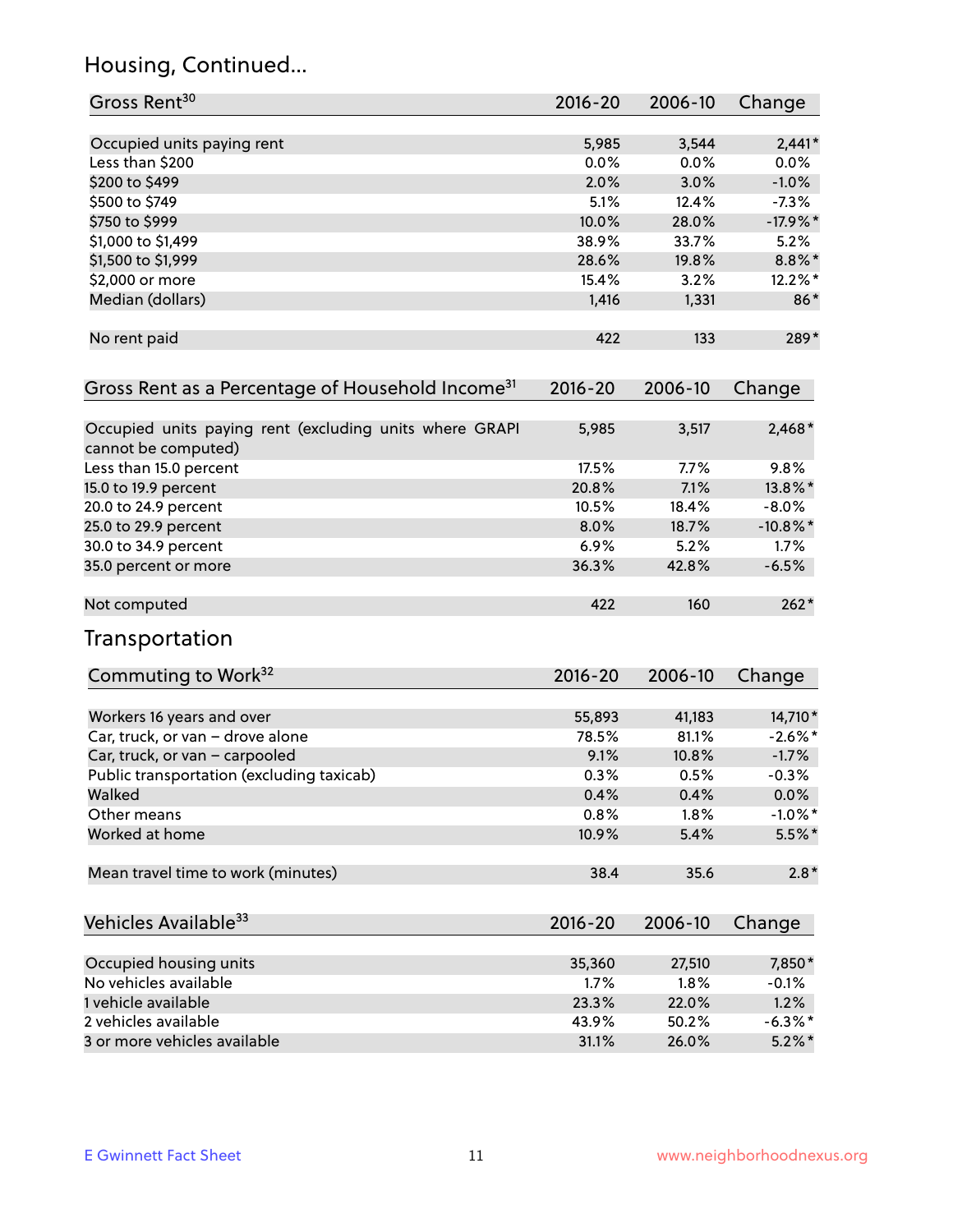#### Health

| Health Insurance coverage <sup>34</sup> | 2016-20 |
|-----------------------------------------|---------|
|-----------------------------------------|---------|

| Civilian Noninstitutionalized Population                | 116,355 |
|---------------------------------------------------------|---------|
| With health insurance coverage                          | 89.0%   |
| With private health insurance coverage                  | 74.2%   |
| With public health coverage                             | 23.3%   |
| No health insurance coverage                            | 11.0%   |
| Civilian Noninstitutionalized Population Under 19 years | 35,647  |
| No health insurance coverage                            | 7.5%    |
| Civilian Noninstitutionalized Population 19 to 64 years | 70,424  |
| In labor force:                                         | 56,872  |
| Employed:                                               | 54,245  |
| With health insurance coverage                          | 88.6%   |
| With private health insurance coverage                  | 85.9%   |
| With public coverage                                    | 5.9%    |
| No health insurance coverage                            | 11.4%   |
| Unemployed:                                             | 2,627   |
| With health insurance coverage                          | 62.4%   |
| With private health insurance coverage                  | 48.2%   |
| With public coverage                                    | 15.3%   |
| No health insurance coverage                            | 37.6%   |
| Not in labor force:                                     | 13,552  |
| With health insurance coverage                          | 79.0%   |
| With private health insurance coverage                  | 65.4%   |
| With public coverage                                    | 27.2%   |
| No health insurance coverage                            | 21.0%   |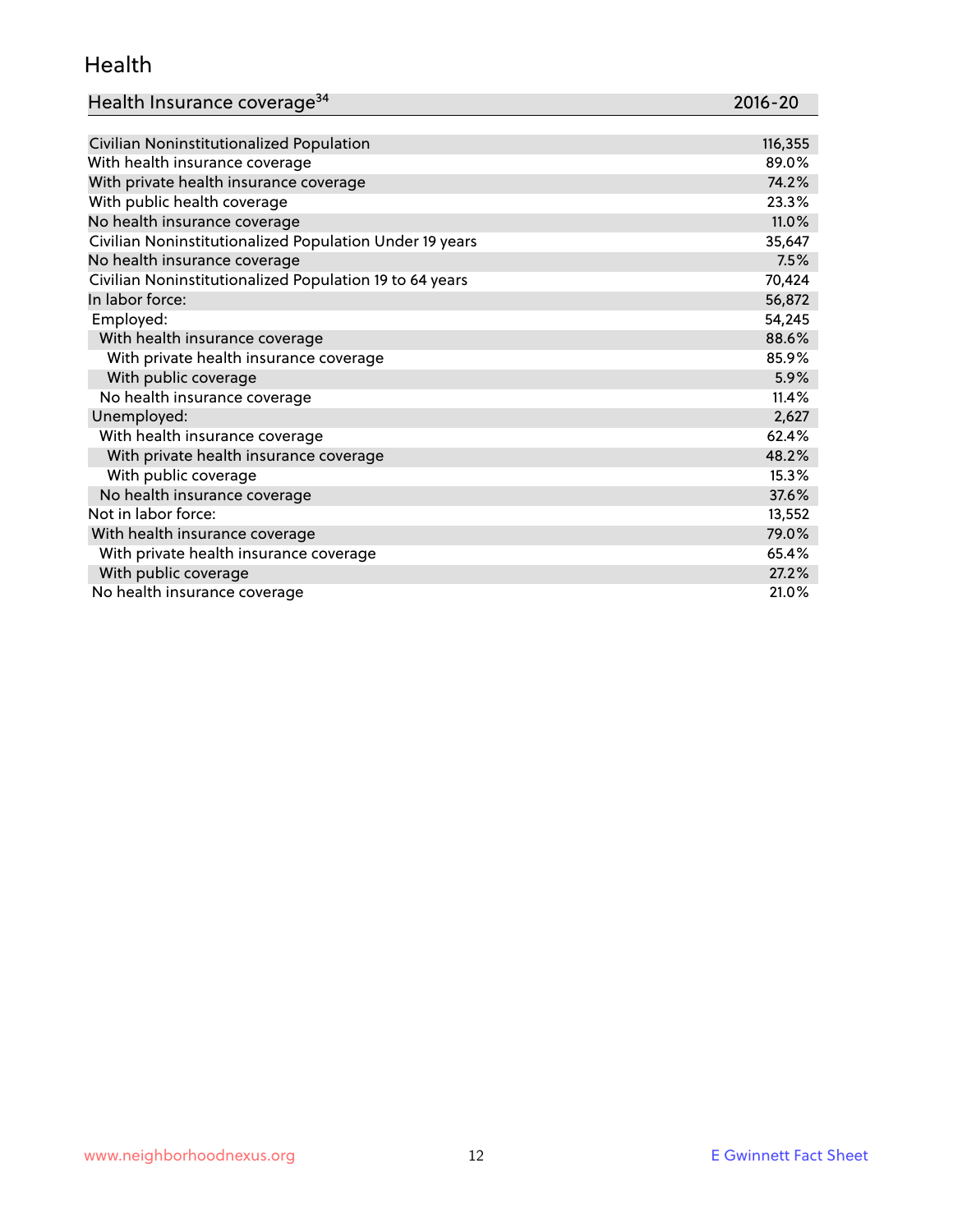## Employment Forecasts

| Forecast Employment by Sector <sup>35</sup>      | 2030     | 2020     | Change   |
|--------------------------------------------------|----------|----------|----------|
|                                                  |          |          |          |
| <b>All Sectors</b>                               | 17,611   | 17,061   | 3.2%     |
| Goods Producing                                  | 1,613    | 2,060    | $-21.7%$ |
| Agriculture, forestry, fishing and hunting       | 68       | 71       | $-4.2%$  |
| Mining                                           | 73       | 72       | 1.4%     |
| Construction                                     | 902      | 1,304    | $-30.8%$ |
| Manufacturing                                    | 570      | 613      | $-7.0%$  |
| Service Providing                                | 5,515    | 5,274    | 4.6%     |
| Wholesale trade                                  | 906      | 775      | 16.9%    |
| <b>Retail trade</b>                              | 2,237    | 2,308    | $-3.1%$  |
| Transportation and warehousing                   | 2,372    | 2,191    | 8.3%     |
| <b>Utilities</b>                                 | $\Omega$ | $\Omega$ | 0.0%     |
| Information                                      | 87       | 88       | $-1.1%$  |
| <b>Financial activities</b>                      | 541      | 554      | $-2.3%$  |
| Finance and insurance                            | 351      | 356      | $-1.4%$  |
| Real estate and rental and leasing               | 190      | 198      | $-4.0%$  |
| Professional and business services               | 841      | 755      | 11.4%    |
| Professional, scientific, and technical services | 797      | 712      | 11.9%    |
| Management of companies and enterprises          | 44       | 43       | 2.3%     |
| <b>Education and health services</b>             | 4,586    | 4,080    | 12.4%    |
| <b>Education services</b>                        | 3,567    | 3,271    | 9.0%     |
| Health care and social assistance                | 1,019    | 809      | 26.0%    |
| Leisure and hospitality                          | 1,468    | 1,558    | $-5.8%$  |
| Arts, entertainment, and recreation              | 227      | 273      | $-16.8%$ |
| Accommodation and food services                  | 1,241    | 1,285    | $-3.4%$  |
| Other services, except public administration     | 482      | 486      | $-0.8%$  |
| <b>Public administration</b>                     | 747      | 662      | 12.8%    |

# Population Forecasts

| Population Forecasts <sup>36</sup> | 2030    | 2020    | Change |
|------------------------------------|---------|---------|--------|
|                                    |         |         |        |
| <b>Total Population</b>            | 133.750 | 114.649 | 16.7%  |
| <b>Total Households</b>            | 47.699  | 40.371  | 18.2%  |